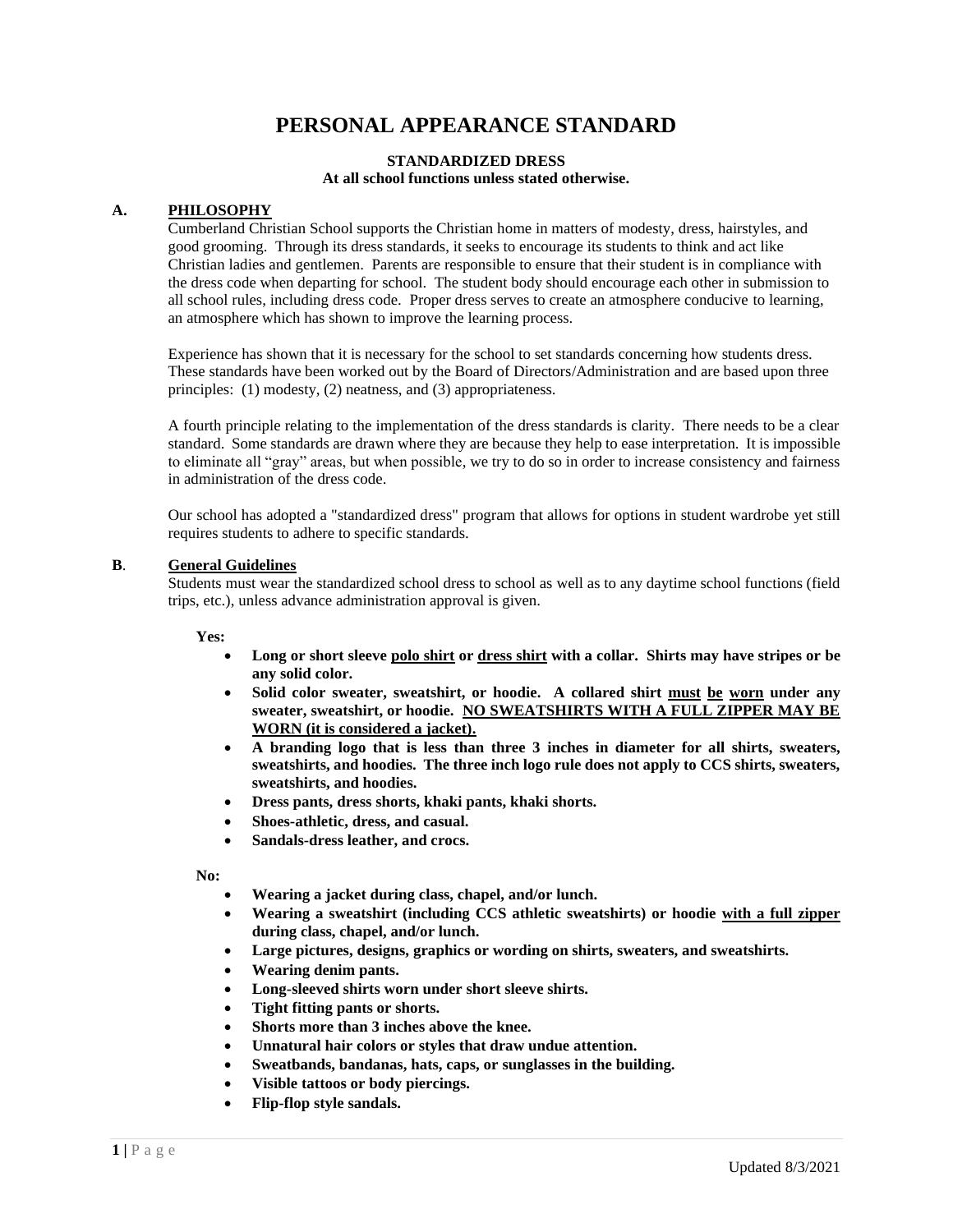# **Girls**

**Yes:**

- **Skirts/dresses/jumpers – khaki, navy, black, gray, plaid, that are no more than 3 inches above the knee and allow for modesty when seated.**
- **Leggings can be worn with skirts/dresses.**
- **Mid-calf capris.**
- **Polo Dress (K3-5)**
- **Modest neckline.**
- **Earrings.**

#### **No:**

- **Cleavage, sheer fabrics, visible undergarments - including straps.**
- **Slits in skirts/dresses that are more than 3 inches above the knee.**

#### **Boys**

**Yes:**

- **Hair neatly trimmed and does not cover the eyebrows, ears, or collar and may not be excessively long.**
- **Facial hair that is neatly trimmed.**

**No:**

• **Earrings while at school or at a school-sponsored function.**

### **C**. **Tee-Shirt Tuesday and Spirit Day Guidelines**

**Yes:**

- **Jeans that fit appropriately, have no rips or tears, and are in good, clean condition.**
- **ONLY CCS apparel, including long and short-sleeved T-shirts.**
- **Sleeved CCS uniform shirts (baseball, softball, and soccer).**

**No:**

- **Homemade CCS clothing.**
- **Non-Cumberland Christian School apparel**

### **D. Physical Education and Athletic Practices**

**Athletes should maintain the ideal of being neat, clean, and modest, whether practice is during or after school hours, inside or outside. These guidelines should be followed year round by students every time they use the school facilities.** 

- **For Physical Education: athletic sweat pants or shorts 4" above the knee or longer.**
- **All athletic practice shorts should be equal in length to regular uniform shorts for the sport in which the student participates.**
- **Sneakers or cleats (for outside activities).**
- **Any CCS T-shirt.**
- **Shirts are to be worn at all times.**
- **Tank tops are permitted, but girl's undergarments should not be visible.**
- **Altered t-shirts are not allowed, including modifications to the sides, sleeves, or neckline.**
- **Sweat/Warm-up suits are optional.**
- **Yoga (spandex/tight fitting) pants may only be worn with shorts over them.**